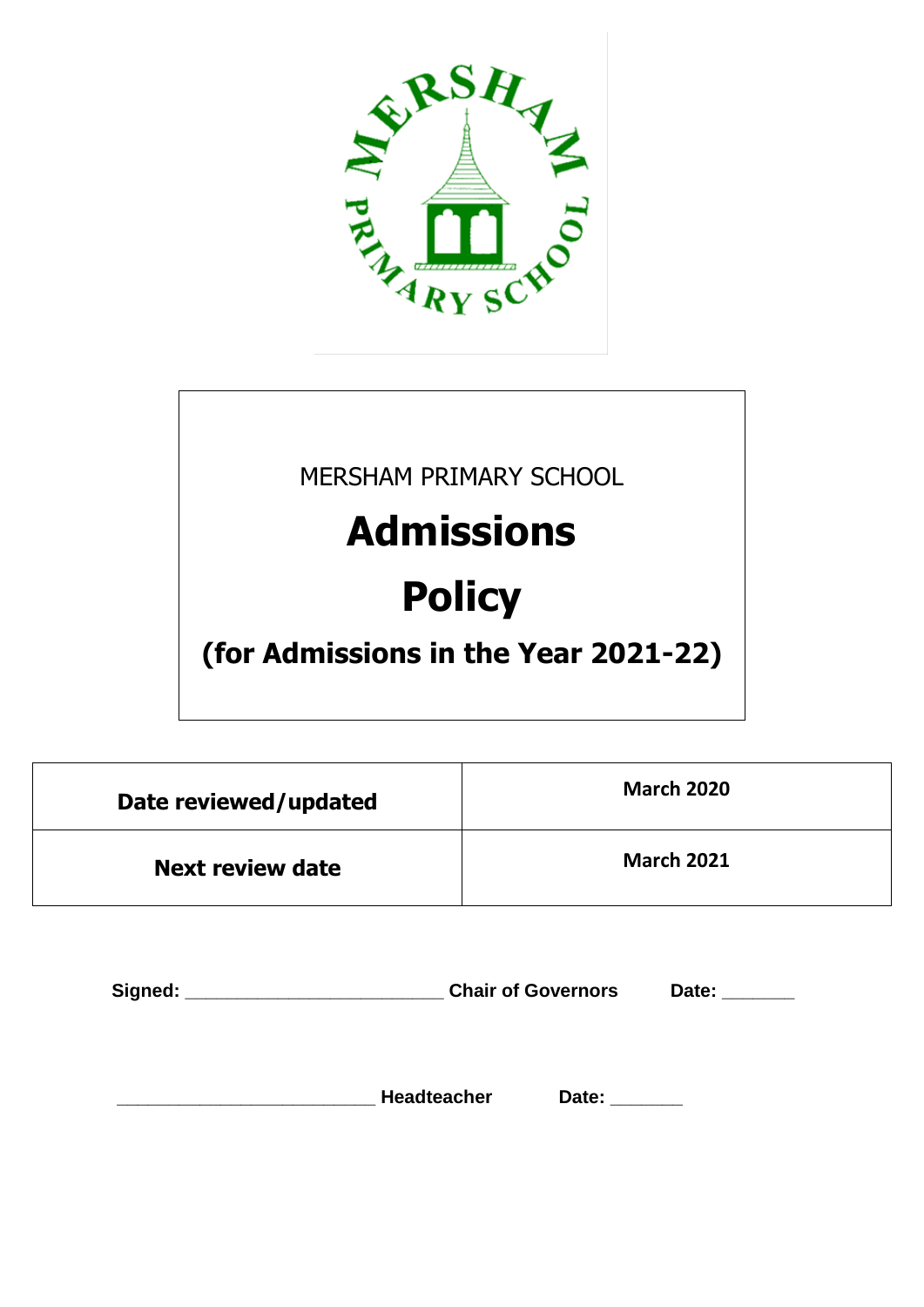#### **Introduction**

The admissions process should be simple, fair and easy for parents to use in selecting the preferred school for their children. This policy aims to achieve this and complies with current admissions legislation.

Mersham Primary School is a Foundation School and part of the CARE Foundation Trust and so the Governing Body is the admissions authority. However, the Governors of Mersham Primary School will work in co-operation with Kent County Council in order to operate within the local authority's Coordinated Scheme for Primary Admissions.

Prospective parents are invited to view the school in the autumn before their child is due to start the following September. These visits may be in the form of open afternoons or by an individual appointment and will take place between October and the end of December. Applications for school admissions have to be submitted to the Local Authority in mid-January for entry in September. If you would like to visit the school please contact the school office on 01233 720449 for further details.

#### **Admission Numbers & Intake Times**

- For Reception aged children the school's published admission number (PAN) is 30.
- Mersham Primary School has one intake per year in September.
- Although parents may wish to defer their child's school place until the start of the term following their fifth birthday we may not have the facilities to admit these children at the beginning of the academic year in which their birthday falls.
- Applications for admission must be received in line with deadlines set by the Local Authority and children will be 4 plus years of age on entry.

# **Application Procedure – for Year R places**

- The school will follow the procedures, timetable and deadlines applicable to KCC's Coordinated Scheme for Primary Admissions.
- If there are more applicants than places, the Governors' Admissions Committee will meet to agree on the allocation of places based on the Oversubscription Criteria below.
- Once the PAN for the year group has been reached no other children can be offered a place. Any remaining children will automatically be entered onto a waiting list.
- Any parent whose child has been refused admission has the right to appeal against this decision. In these circumstances the school administrative officer will provide advice and an appeal form.
- For applications for September 2021 onwards parents can arrange to visit the school and/or receive advice on the admissions process by contacting the school office.

# **Oversubscription Criteria**

Where applications for admission exceed the number of places available, the following criteria will be applied, in the order set out below, to decide which children to admit.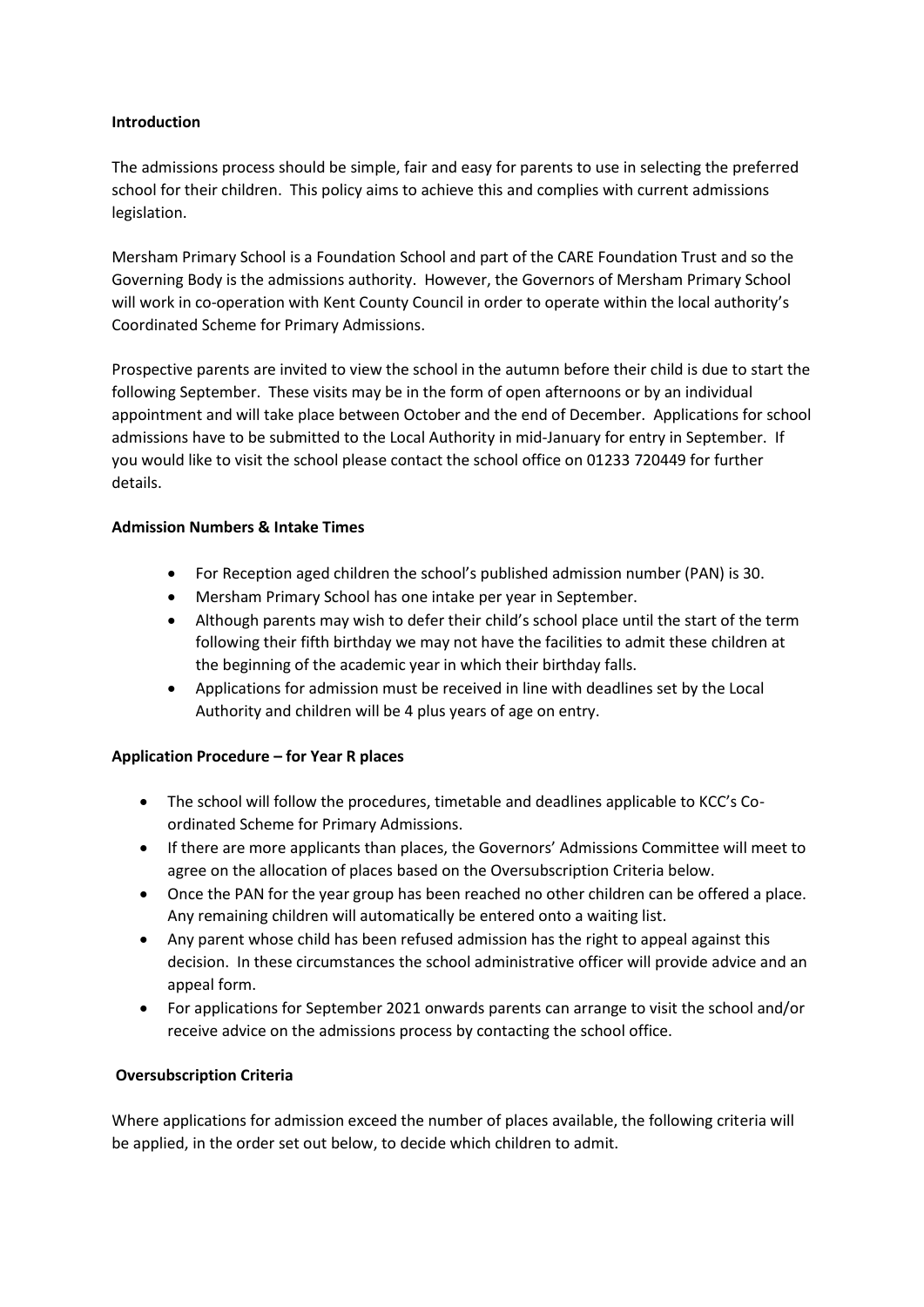- 1) Children in, or previously in, the care of the Local Authority and have now been adopted (or became subject to a residence order or special guardianship order). This includes internationally adopted previously looked after children (IAPLAC)
- 2) Children with siblings in school at the time of entry (unless the sibling link is broken by the family *moving* more than two miles away from school)
- 3) Health, social and special access reasons
- 4) Proximity of the child's home address to the school, with those living nearer having higher priority.

# **Tie break**

In the case of 2 or more applications that cannot be separated by the oversubscription criteria outlined above, the school will use the distance between the school and a child's home as a tie breaker to decide between applicants. Priority will be given to children who live closest to the school. Where the distance between 2 children's homes and the school is the same, random allocation will be used to decide between them. This process will be independently verified.

#### **Exceptional Circumstances**

A school will be asked to exceed its PAN only where:

- An event/incident occurs in another educational establishment which could not have possibly been planned for, e.g. fire;
- To comply with other agreed protocols, e.g. Children in Care, Fair Access, SEN;
- A child moves into an area outside the normal admissions round and no other school would provide suitable education within a reasonable distance of their home;
- An allocations error has occurred and a place should have been offered;
- Multiple birth siblings would not be split and therefore will be offered together.

# **Withdrawal of an offer of a place**

After a place has been offered the school reserves the right to withdraw the place in the following circumstances:

- when a parent/carer has failed to respond to an offer within a reasonable time; or
- when a parent/carer has failed to notify the school of important changes to the application information; or
- when the place was offered on the basis of a fraudulent or intentionally misleading application from a parent/carer

# **Admission for Year Groups Other than Reception**

Parents seeking admission of children in years other than Reception should contact the school office for an application form. Once the published PAN for the year group has been reached no other children can be offered a place. (In 2021 the PAN for Year R to Year 6 will be 30)

# **Appeals**

Parents have a statutory right of appeal to an independent appeal panel if their child has been refused admission. Mersham Primary School uses the services of KCC to set up the Appeal Panel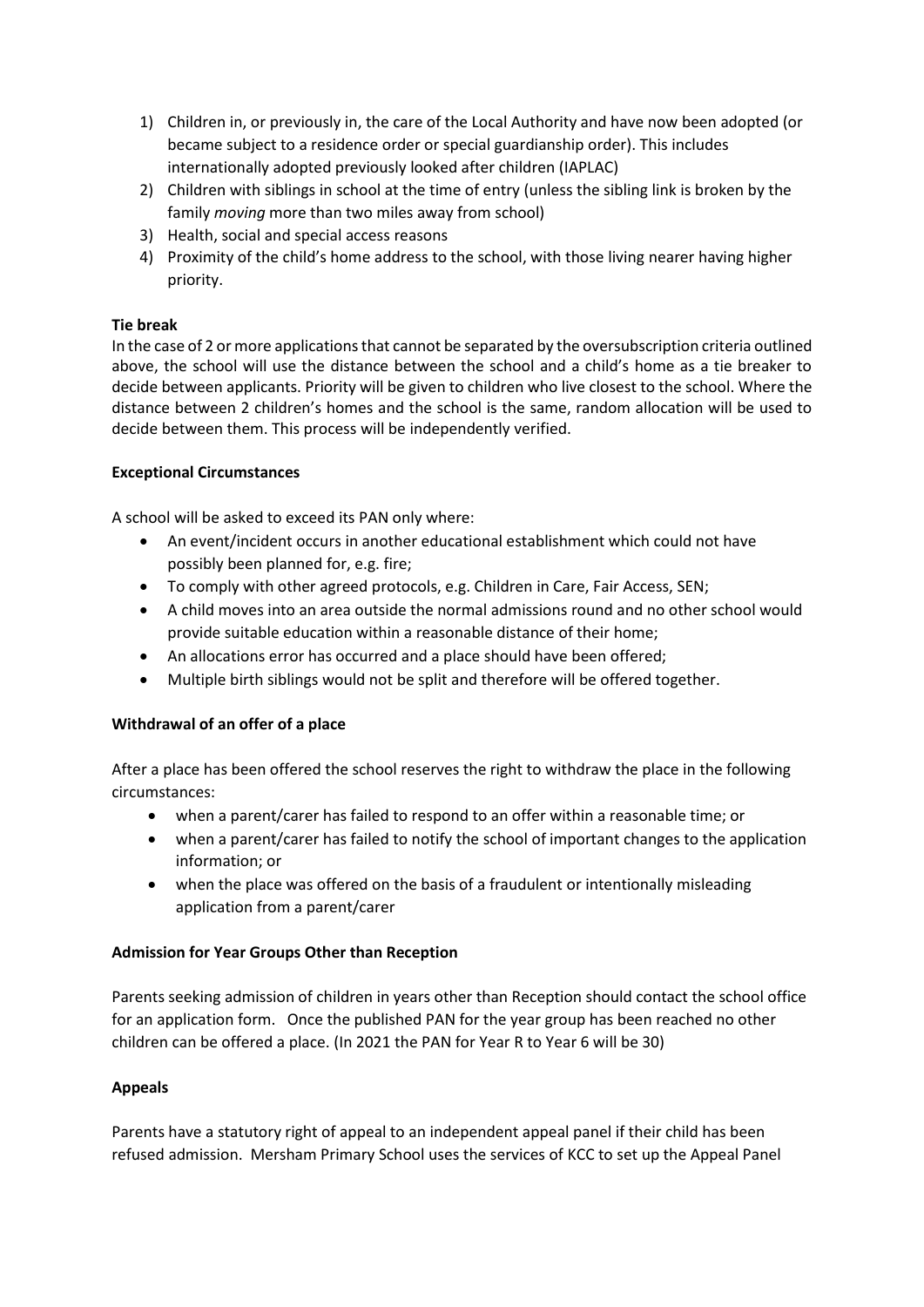Hearing. Parents should contact the school office in the first instance for an appeal form which should be completed and returned for the attention of the Clerk to the Governors.

If your child is due to start primary, infant or junior school in 2021 you can appeal between April and May 2021 (dates to be confirmed) to guarantee that your appeal will be heard by July 2021. For applications made in the normal admission round, appeals must be heard within 40 school days of the deadline for lodging appeals. For late applications, appeals should be heard within 40 schools days from the deadline for lodging appeals where possible, or within 30 schools days of the appeals being lodged.

#### **Notes**

#### **Looked After Children and previously Looked After Children:**

A looked after child is a child who is (a) in the care of a local authority, or (b) being provided with accommodation by a local authority in the exercise of their social services functions (see the definition in Section 22(1) of the Children Act 1989) at the time of making an application to a school.

A previously looked after child means such children who were adopted (or subject to child arrangements orders or special guardianship orders) immediately following having been looked after and those children who appear to the admission authority to have been in state care outside of England and ceased to be in state care as a result of being adopted.

A child is regarded as having been in state care outside of England if they were in the care of or were accommodated by a public authority, a religious organisation, or any other provider of care whose sole or main purpose is to benefit society.

**Siblings**: This includes: natural or adopted siblings; step or foster siblings; those who live as siblings in the same house. The sibling link is maintained as long as the family lives at the same address as when the first child applied, or has moved closer to the school than when the first child was offered a place, or has moved to an address that is less than 2 miles from the school using distance measured by the method outlined in the distance criterion.

**Health and Special Access Reasons**: Medical, health, social and special access reasons will be applied in accordance with the school's legal obligations, in particular those under the Equality Act 2010. Priority will be given to those children whose mental of physical impairment means they have a demonstrable and significant need to attend a particular school. Equally, this priority will apply to children whose parents/guardians physical or mental health or social needs means they have a demonstrable and significant need to attend a particular school. Such claims will need to be supported by written evidence from a suitably qualified medical or other practitioner which can demonstrate a special connection between these needs and the particular school that parents feel is the only school that can accommodate their child's needs. This must be sent to the Primary Admissions Team with the application form.